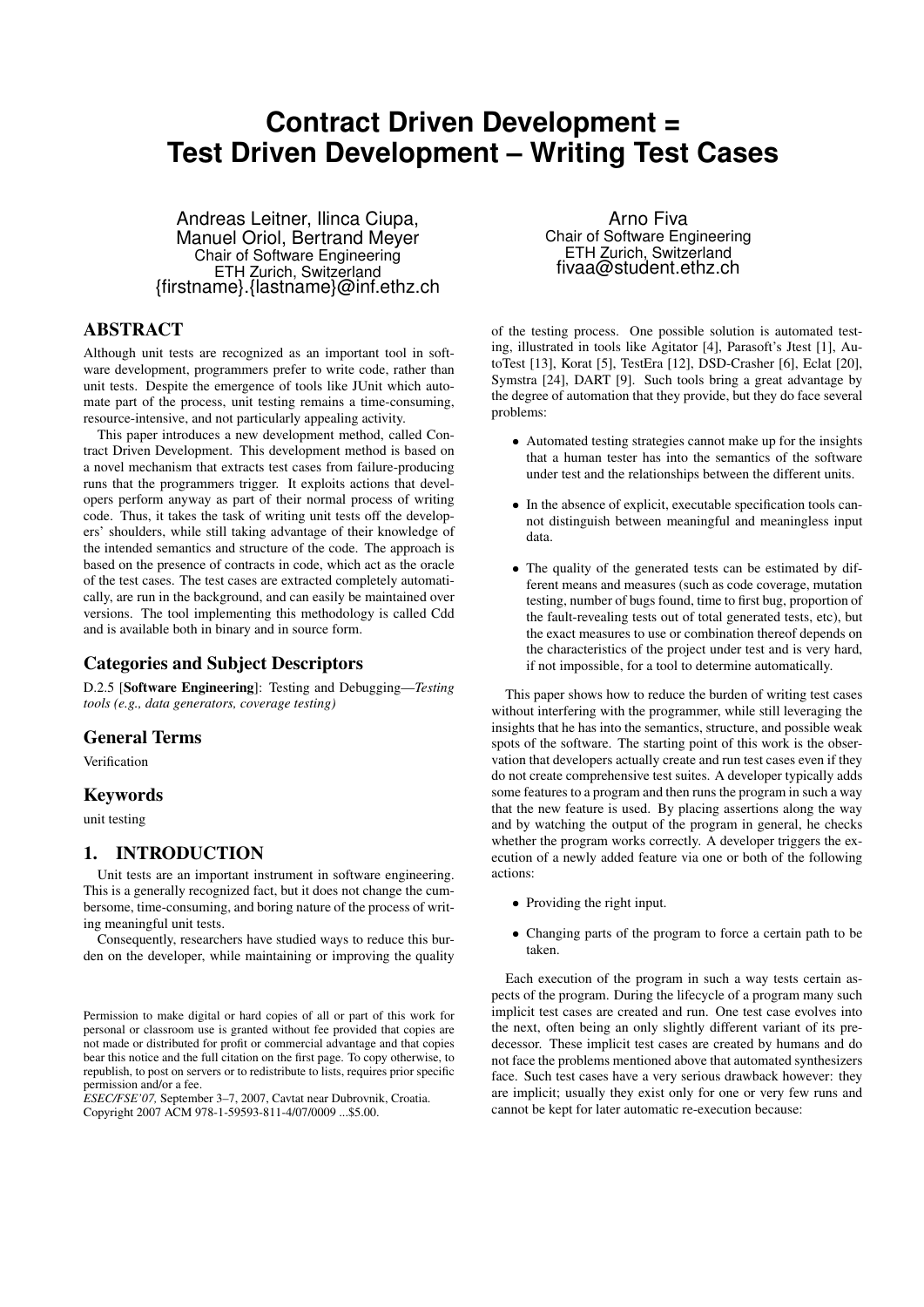- If the developer had to provide inputs, the test case cannot be rerun without the developer providing the inputs again. This requires manual intervention and the developer needs to remember the exact inputs.
- If the developer changed parts of the program to force a certain path to be taken, then this change is unlikely to persist as it limits the generality of the application. Usually such a change is undone or altered yet again to create the next implicit test case.

Such test cases are easy to run and create and, since they are not permanent, don't need any maintenance. These are the most likely reasons why developers write and use them so often.

This paper presents a method that captures these implicit test cases (including their oracle) and makes them explicit and persistent. The captured test cases do not require user input, are stable with regards to system evolution, and are efficiently minimized (and hence their execution time is improved). Without further constraints on the development method the resulting test suite will provide a regression suite for mistakes made by the developers in the past. If the developer, before implementing a feature, writes its contract and runs the application the resulting test suite will have similar properties to a test suite resulting from test driven development. In general the developer chooses which test cases should be created by running the application with the corresponding inputs.

The *Cdd* tool<sup>1</sup> is an implementation of this method. The acronym expands to *Contract Driven Development*. Cdd targets Eiffel code, because Eiffel natively supports contracts and real world source code equipped with contracts is broadly available. Cdd is available both in binary and source, and was integrated into the EiffelStudio development environment. Cdd observes program executions and, when a failure occurs, Cdd detects the last uninfected state and takes a snapshot of this state. This snapshot is then recreated and serves as the starting point of the extracted test case. Cdd chooses the time at which it takes this snapshot so that it is early enough for the state not to be infected but also late enough to reduce execution time. Also, in order to make the test case more robust with regards to system change, the snapshot does not include that part of the state that is irrelevant for reproducing the failure.

The rest of this paper is organized as follows. The next section motivates the approach. Section 3 gives the intuition behind how Cdd works in practice with the help of a use case. Section 4 explains the main abstractions behind Cdd, namely traces, failures, and test cases. Section 5 presents the implementation, Section 6 outlines future work, and Section 7 concludes.

# 2. MOTIVATION

Writing unit tests during the development of software systems brings obvious benefits. Although developers are aware of these benefits, they still write only very minimal unit tests. In order to find the reasons for this, we conducted a small scale study on Computer Science students from the ETH Zurich, asking them various questions about their unit-test-writing habits. Their degree of experience in writing software varied widely, from 6 months to 9 years. So did the number of software projects that they had worked on until then, from 1 to 5. 45% of the students said that they never wrote a unit test case before the implementation and 36% do it only very seldom. After implementation, only 18% of the students always write unit tests. 54% do it very often. We also asked the students to rank (on a scale from 1 to 5, where 1 represents total disagreement and 5 total agreement) the causes that prevent them from writing unit tests. The causes and associated average ranks were:

- "Writing unit tests takes too much time": 4.4
- "It takes too much effort to maintain the unit tests": 3.6
- "Writing unit tests is too much effort for the provided benefits": 3.2
- "It takes too much time to run the unit tests": 2.1
- "Unit tests are not useful": 1.8

The results of our study show that the time and effort involved in writing and maintaining unit tests are the most often occurring causes for the developers' dislike of unit testing, as also indicated by other studies. Various research groups have tried to tackle these problems from different stand points. Many approaches try to take the burden off the developers' and testers' shoulders by promoting test *automation* as a solution. Some fully automated or close to full automation testing tools are already available; among them are DSD-Crasher [6], DART [9], FindBugs [10], AutoTest [13],

Jartege [15], Eclat [20], Symstra [24], JTest [1], Agitator [4], and Java PathFinder [23]. All these tools have the potential of being a great support to developers and testers, but they lack the insights into the semantics of the tested applications that a human has and hence are very likely to miss bugs that a human would find easily. This paper presents an approach which aims at filling this gap that automated testing leaves open: while our tool also does not get into the way of the developer, it leverages actions that the developers perform anyway as part of the process of writing software.

Other approaches also rely on this principle of least interference in established development processes. This is the case for the Agitator [4] tool (currently called AgitarOne). While this tool achieves a high degree of automation, it also allows the developer to improve the testing process by interacting with the tool in a way which only slightly affects his work flow.

Yet other research directions try to shift this burden of writing tests onto other activities. For instance, several research groups have investigated test generation from test specifications [3], [18], from formal software specifications [14] and from specification in the form of (abstract) state machines [8]. By introducing parameterized unit tests, Tillmann et al. [22] simplify the problem of automated input data synthesis and allow the developer to write more expressive oracles.

Several recent publications discuss the relationship between Design by Contract and Agile methods: Ostroff et al. [19] highlight the complementary nature of the techniques and Feldmann [7] shows the interplay of contracts and refactorings.

The relationship between contracts and test driven development is of particular interest: developing with contracts has the advantage of making use of a practical, lightweight, and executable form of specification that is able to express more about the intended semantics of the program than a finite number of test cases can. However, test cases are automatically executable; hence, they can be used for instant and continuous verification. Programs equipped with contracts do not have this property, because they lack concrete instances satisfying the preconditions of the methods under test. While the preconditions implicitly specify all valid inputs, automatically finding actual instances that fulfill these preconditions require tools such as constraint solvers or model checkers and involve translation of the program from the implementation level to a more abstract level and back. Satisfying the preconditions present in real software systems on the implementation level is beyond the

<sup>1</sup> http://eiffelsoftware.origo.ethz.ch/index.php/CddBranch/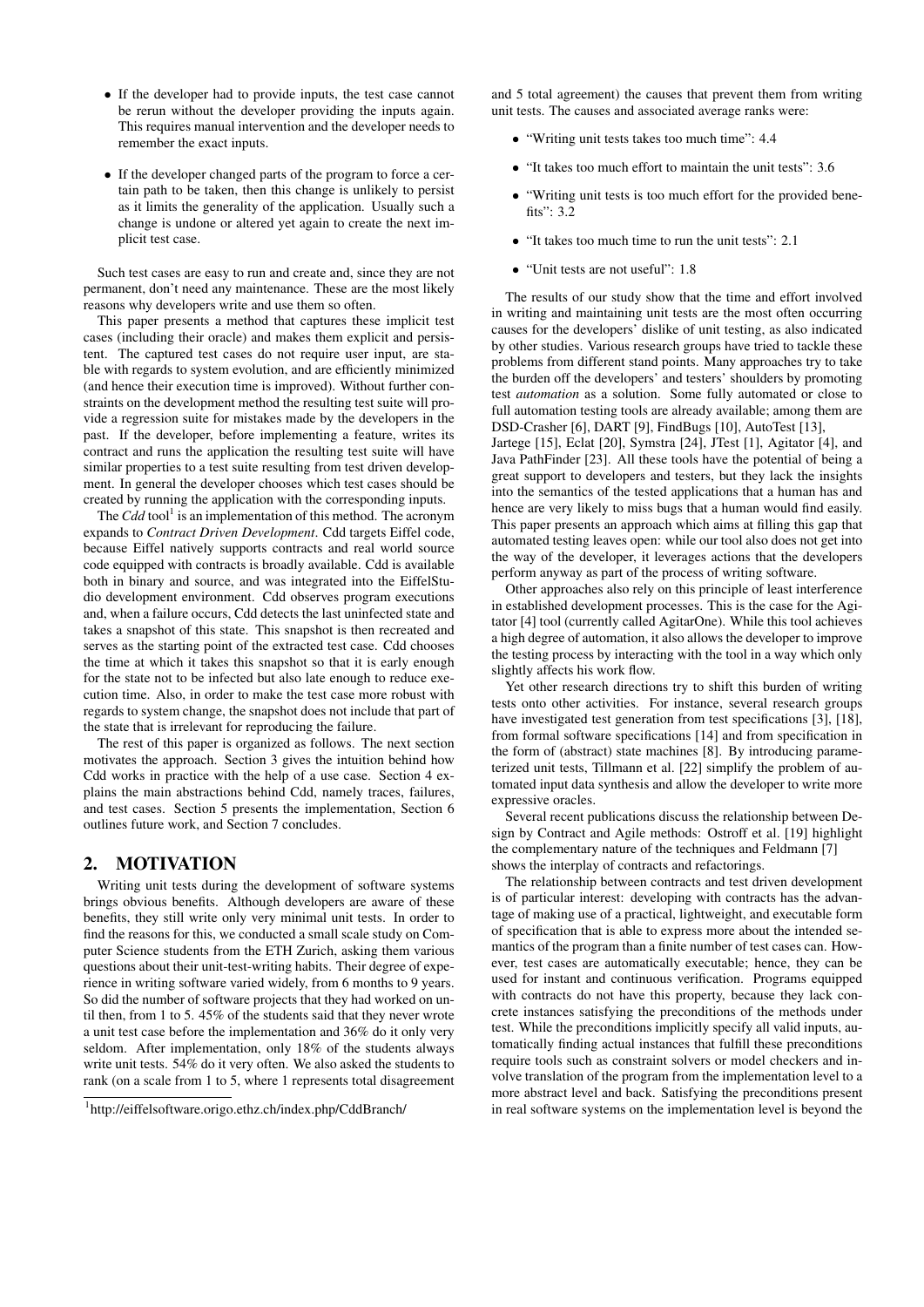

Figure 1: Screenshot of the bank account application. User is able to deposit and withdraw money and check his balance.

class *BANK\_ACCOUNT* inherit *ANY* redefine *default\_create* end feature *default\_create* do *balance* := 300 end *balance*: *INTEGER deposit* (*an\_amount*: *INTEGER*) do ensure *balance\_increased* : *balance* > old *balance deposited* : *balance* = old *balance* + *an\_amount* end *withdraw* (*an\_amount*: *INTEGER*) do *balance* := *balance* − *an\_amount* ensure *balance\_decreased*: *balance* < old *balance withdrawn*: *balance* = old *balance* + *an\_amount* end ... invariant *balance\_not\_negative* : *balance* >= 0

#### Listing 1: Main class of running example, representing a bank account.

capabilities of today's tools. The automated test case extraction described in this paper is able to provide this missing part and hence unify the advantages of contracts (thorough specification) and test cases (concrete and automatically verifiable).

With the contract driven development method, the developer is freed from the task of writing explicit test cases, but required to provide contracts instead. Contracts do provide benefits besides the ability to extract test cases: contracts allow for more precision during design, they serve as documentation throughout the lifecycle by more clearly specifying the semantics of interfaces and they increase chances of detecting failures closer to their source.

## 3. A USE CASE

end

To give the intuition behind our proposed method and the tool that implements it (Cdd), this section presents an example of practical use of the tool during the development of an application.

Our approach builds on the work on continuous testing [21], by trying not to affect the developer's work flow, but rather to exploit actions that the developer performs as part of the normal development process. An additional advantage of this approach is that it

```
class TEST_CASE_1
feature
  test
    local
     ba: BANK_ACCOUNT
    do
     ba := new_object ("BANK_ACCOUNT")
      set_field (ba, "balance", 300)
      check_invariant (ba)
     ba. deposit (30)
   end
end
```
Listing 2: Class *TEST\_CASE\_1*, automatically extracted from run of application that deposited money.

| class TEST CASE 2                    |  |
|--------------------------------------|--|
| feature                              |  |
| test                                 |  |
| local                                |  |
| ba: BANK ACCOUNT                     |  |
| do                                   |  |
| $ba := new\_object$ ("BANK_ACCOUNT") |  |
| set_field (ba, "balance", 300)       |  |
| check invariant (ba)                 |  |
| ba.withdraw (20)                     |  |
| end                                  |  |
| end                                  |  |

Listing 3: Class *TEST\_CASE\_2*, automatically extracted from run of application that withdrew money.

creates unit test suites for those developers that did not intend to write unit tests (due to time constraints or other reasons). While such test suites might not be complete, they are likely to provide a good foundation for regression testing, since every test case from the suite proved to fail at least once during the development cycle.

Let us consider an application written in Eiffel providing the means to deposit and withdraw money from a bank account. Listing 1 shows the main class of this application and Figure 1 shows a screenshot of the running application. In addition to class

*BANK\_ACCOUNT* (shown in Listing 1), which implements the main business concept of the software system, the actual application also contains:

- Class *MAIN\_WINDOW*, which represents a GUI window showing the current account balance and allowing the user to enter an amount that he can then deposit or withdraw.
- Class *INTERFACE\_NAMES*, which contains some global application constants.
- Class *APPLICATION*, which serves as the entry point of the application. It creates a bank account and a main window, passes the account to the main window, displays the main window, and starts the event loop.

Note that this example represents an application currently under development; it contains both incorrect and unfinished code. However, the developer tests the application by launching it as it is. He starts out with an empty unit test suite. He runs the application from within the debugger of his IDE (with Cdd support installed) and enters through the GUI that he wants to deposit 30 EUR. The GUI invokes the method *deposit* of class *BANK\_ACCOUNT*, which throws a postcondition error and stops the application. As usual, the debugger indicates the line of the violation, the current stack frame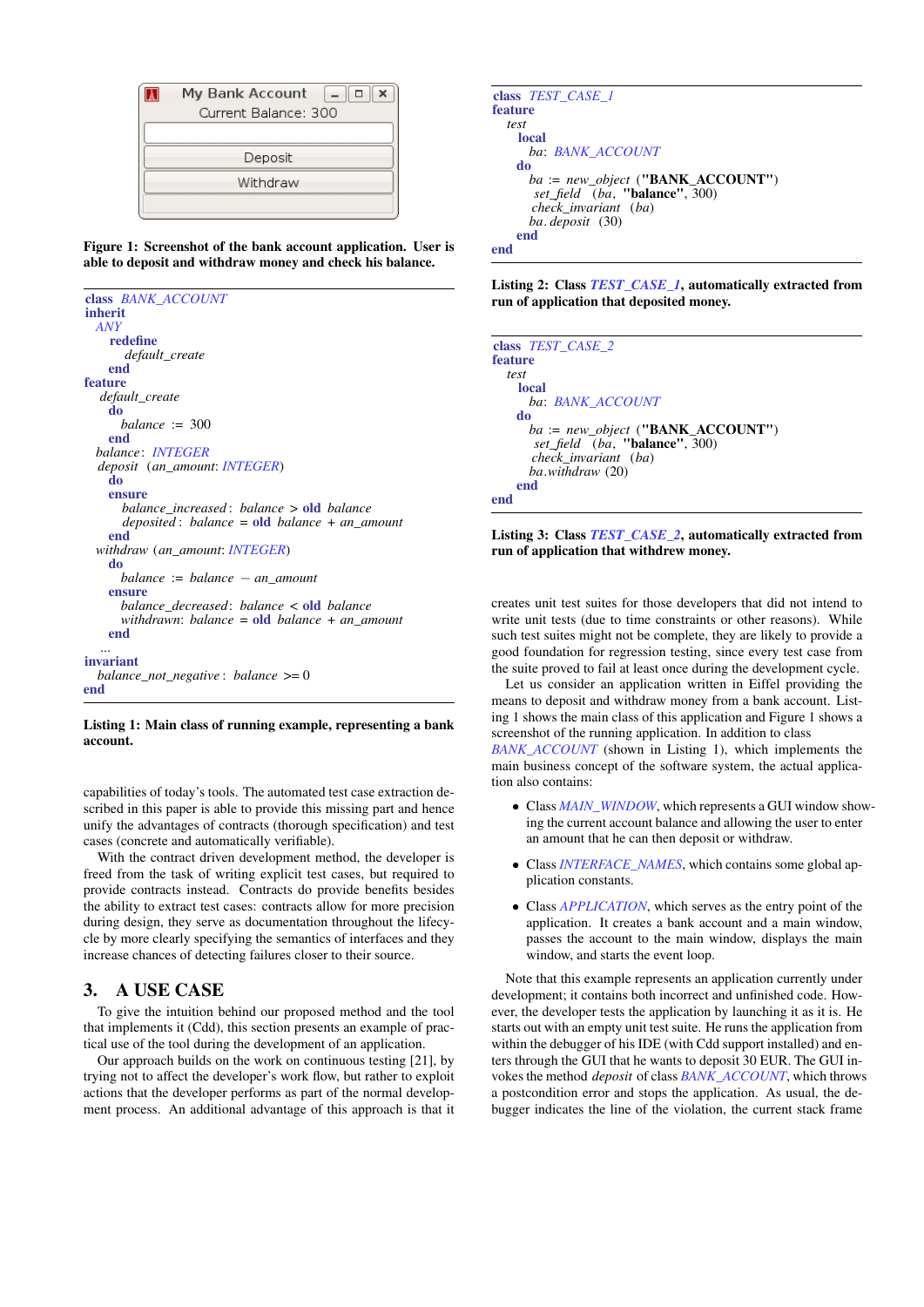

Figure 2: Test-cases automatically extracted from failures (Screenshot of test-case-window as integrated into EifelStudio IDE)

and the values of the variables in scope. Without the Cdd extraction mechanism, the developer would have to fix the bug immediately or the failure information would be lost. When the Cdd extension is installed, the test case extractor becomes active when a failure is observed and extracts, saves, and runs a test case in the background automatically. This test case is added to the previously empty test suite, which now looks as shown in Figure 2(a). The extracted test case referenced in this window is depicted in Listing 2. The actual test case does not provide an oracle, since the postcondition takes over this responsibility.

The reason why this failure occurs is that there is no implementation yet for method *deposit*. This is very much in the spirit of test driven development, where a test case (here only the contract) is written before the implementation.

As this example shows, the developer has to provide the inputs triggering the postcondition violation only once; then Cdd:

- Automatically extracts a test case.
- Minimizes it to that part of the application relevant for the failure.
- Frees it from external state (the GUI) and non-determinism (the user input).

Similarly, had the user circumvented the GUI programatically and hard-coded somewhere an invocation of *deposit*, Cdd would have extracted the same test case.

Since the failure is now reproducible via a test case, the developer no longer has to fix the fault immediately. He can go on and test another aspect of the application. For example, he can try to withdraw something from the bank account. If he does that, the debugger will once again stop the application and signal a fault in the postcondition. In this case the method was implemented correctly, but the postcondition contains an error. Cdd again automatically extracts a test case (depicted in Listing 3) for this failure. Then it adds this test case to the test suite, and compiles and runs it in the background. The test case status window is hence updated to show two failing test cases 2(b).

Suppose the developer now adds a correct implementation for method *deposit* and fixes the postcondition of method *withdraw*

. Since Cdd employs continuous testing [21], the test cases are flagged with PASS automatically, as shown in the test case status window (Figure  $2(c)$ ).

## 4. MODEL

This section explains how test cases are extracted from failures. The first part of the section introduces the notions of trace, failure, and failure-recipient. The second part explains how test cases are represented in this model, how their oracle works, and how test cases can be executed and extracted from failures. The section concludes with an overview of possible applications to debugging.

Note that throughout the section each notion is presented through the use of mathematical functions that return the needed information, in order to keep notions as simple and language-agnostic as possible.

## 4.1 Traces

The test case extraction process is based on abstractions of traces of programs. Traces are what the developer produces when running the program in the debugger of the IDE.

The trace abstraction is based on a tree that captures what called what. Every node in the called\_by tree is an instruction invocation, i.e. the invocation of an instruction at a given point in time during the execution that produced the trace at which we are looking. An instruction invocation is a pair of an instruction and the context in which it was executed. The called\_by-tree only knows the following three kinds of instructions:

- Object creation (including data allocation and constructor execution).
- Method call.
- Delegate call.

The purpose of the tree is to enable test case abstraction and not to model all details of a trace. This is why only the above three kinds of instructions need to be looked at.

An example graph can be seen in Figure 3. This graph is based on a trace of the bank account example introduced in Section 3.

Listing 4 provides some more details of the bank account application introduced previously. We use this example throughout this section. Class *APPLICATION* contains the main event loop (which we consider to be the application's entry point for our discussion) in method *event\_loop*. This method is responsible for calling the corresponding subscribers for each observed event. The method uses the Eiffel agent mechanism (which is similar in intent to the C# delegate mechanism), where each event keeps a list of its subscribers. A subscriber is just another method (that must have been registered before with the event). The *event\_loop* method consists of two nested loops: the outer loop is executed once for ev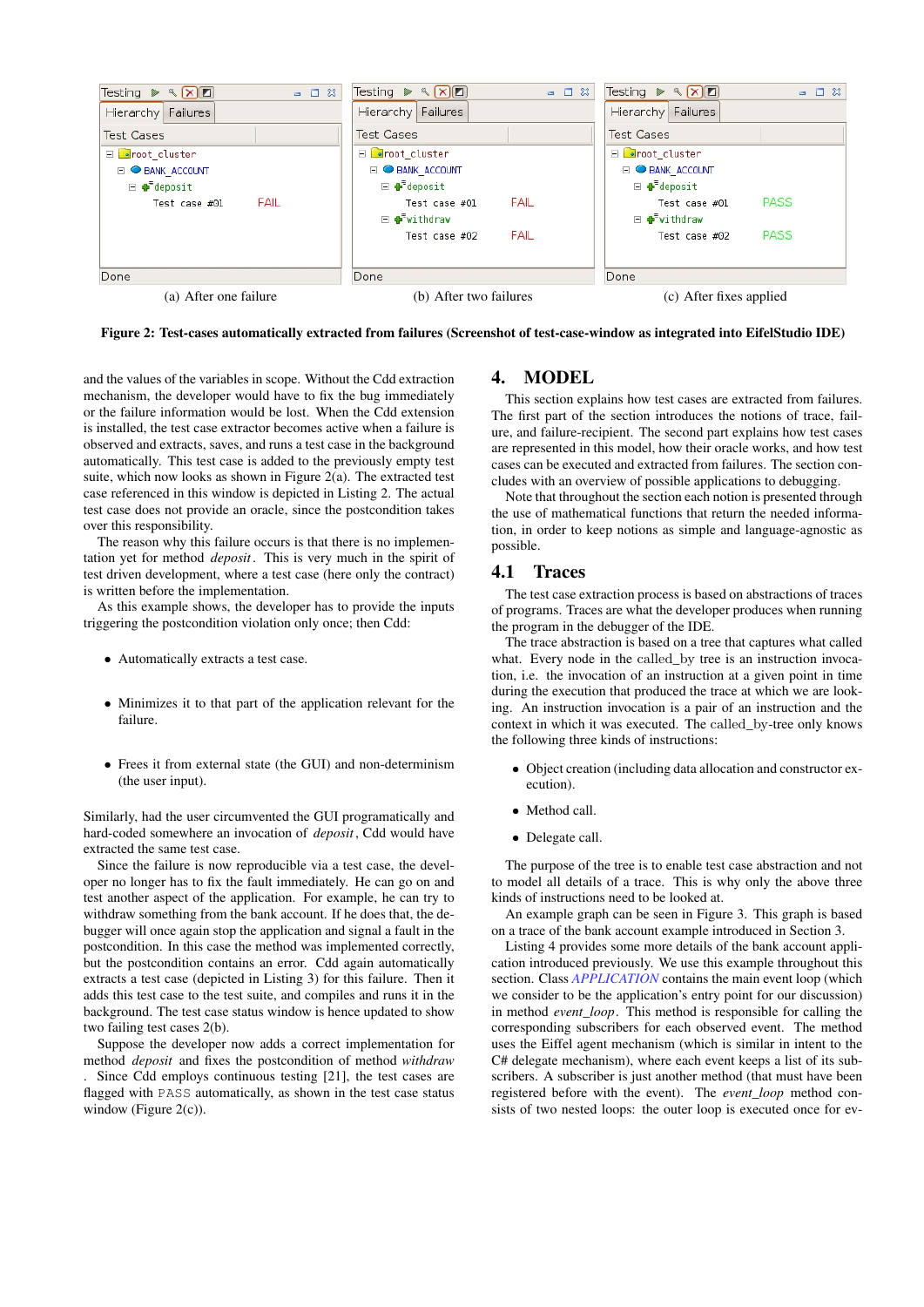ery event, while the inner loop iterates over the subscribers of each event and calls these subscribers. Methods *deposit\_amount* and *withdraw\_amount* respectively subscribe to the events associated to the two buttons of the application ("deposit" and "withdraw", as seen in Figure 1). These methods in turn read the amount entered via a text entry box and then call the corresponding method from class *BANK\_ACCOUNT*.



#### Listing 4: Partial source for example application. It shows the root class (*APPLICATION*) and the class representing the main window (*MAIN\_WINDOW*)

The context of an instruction invocation contains the program state in which the instruction has to be executed, plus the bindings of the instruction. For example a method call requires one targetobject and one object per argument. Let  $I$  be the set of instructions and C the set of contexts, then the set of instruction invocations is  $I \times C$ . An instruction invocation is said to be well formed if its context is such that the instruction can be executed from it without any syntax or typing errors:

wellformed: 
$$
I \times C \rightarrow \mathbb{B}
$$

Every instruction invocation executes on a target object. In the case of a method invocation, the target can either be explicit (qualified call) or implicit (unqualified call). In the case of a creation instruction the object being created serves as the target object. Let O be

the set of objects. Then the signature of target is:

$$
target: C \rightarrow O
$$

The edges of the called\_by-tree indicate which instruction invocation was called by which other instruction invocation. Let <  $i1, c1 >$  and  $\langle i2, c2 \rangle$  be two invocations. Then  $\langle i2, c2 \rangle$ is called by  $\langle i1, c1 \rangle$  if and only if i1, while executing in context c1, directly (i.e. not indirectly via some other instruction invocation) invokes  $r2$  in  $C2$ :

called\_by : 
$$
I \times C \rightarrow I \times C
$$

Any node in the tree can potentially trigger a failure, i.e. the execu-



#### Figure 3: called\_by-tree showing which methods in what contexts called which other methods and in what context.

tion of the instruction invocation directly triggers a failure. Failures occur due to a contract violation, method call on void target, operating system signals or other kinds of exceptions. Each programing language will have its own set of causes. For Eiffel the list is given in the Eiffel ECMA standard Section 8.26.1.

In the presence of contracts every failure not only has an origin (the instruction invocation that immediately triggered the failure), but also a recipient. Intuitively the recipient is the method responsible for the failure. In most cases the recipient and origin are the same instruction invocation.

For Eiffel the recipient is defined in the ECMA Standard Section 8.26.10. The semantics of recipient is extended to not only mean the receiving method, but also its context. With  $F$  being the set of failures, the signature of recipient becomes:

recipient : 
$$
F \rightarrow I \times C
$$

## 4.2 Test Cases

In the present work, a test case is a particular (and hence deterministic) invocation of an instruction and the corresponding contracts (which serve as oracles).

At first, the notion of an invocation as a test case might seem too restrictive. Tools from the xUnit family (jUnit, nUnit, pyUnit, Gobo Eiffel Test, VSUnit, etc.) share the convention of having test methods contained in test classes. Test cases often consist of many instructions involving control flow, object creation, method invocation, and assert instructions. Traditional test methods must be created argument-less and deterministic. The developer has to provide the corresponding set-up and arguments for the element under test,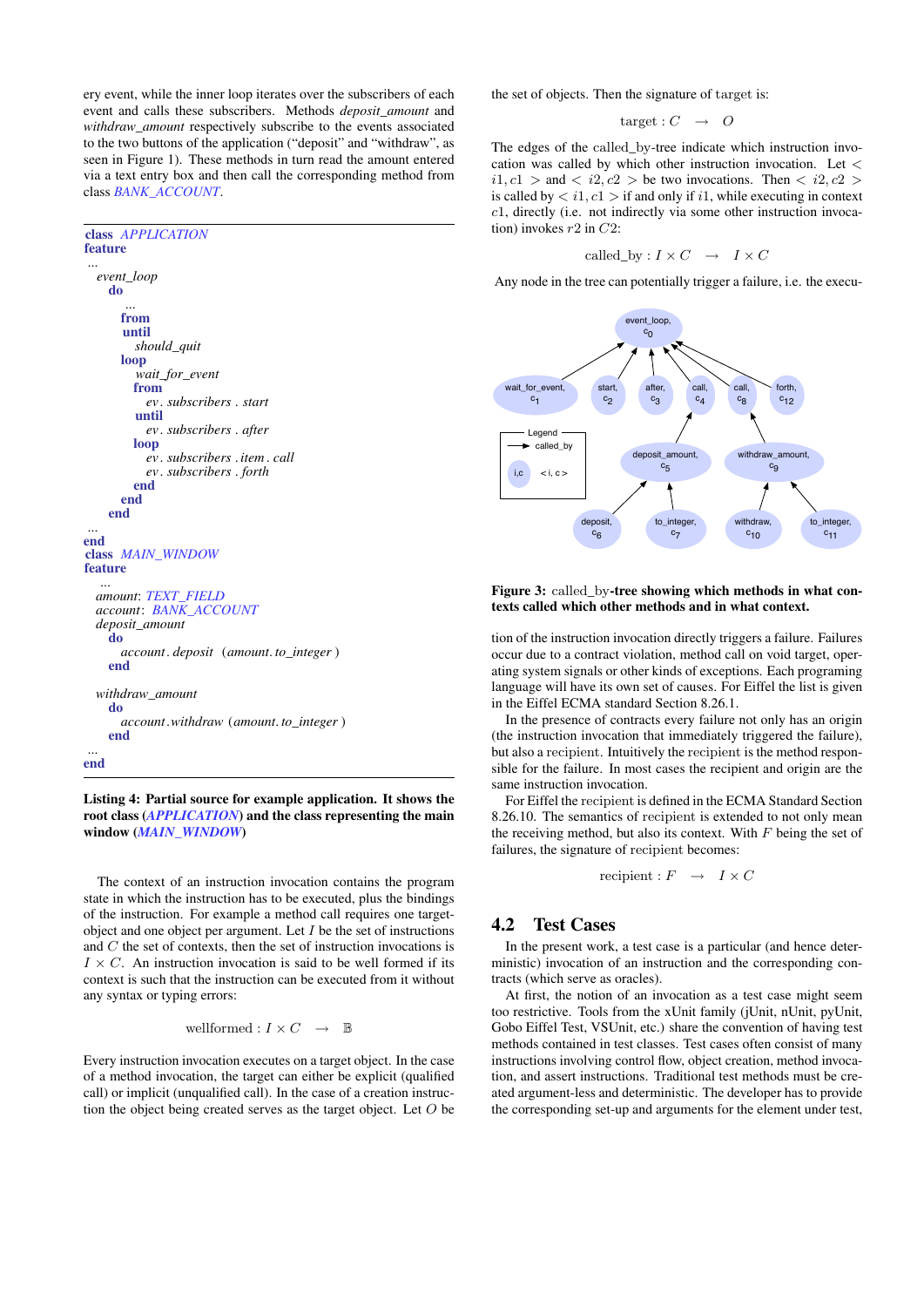turning to mock-objects when the set-up becomes too complicated. The instructions used here are perfectly capable to represent such test cases. A method call that first creates the test object, invokes the set-up method and finally invokes the test method.

Conventionally, the oracle for unit tests is provided by certain library calls or special keywords (e.g. *assert*). Similar to many recent approaches, the present work relies on the presence of embedded and executable specification as oracle instead. Such a specification subsumes the traditional approach, as the library calls or keywords providing the oracle in traditional unit tests easily integrated with a contracted oracle [11]. In addition to that inspection points can also be in the middle of the test case: the contracts are interleaved into the entire program, and not just present at the level of the test case method.

Let  $\langle i, c \rangle$  be a test case. It is executed in the following way:

- 1. Recreate context c.
- 2. Check invariant of c (if violated  $\rightarrow$  invalid test case).
- 3. Check precondition of i in c (if violated  $\rightarrow$  invalid test case).
- 4. Run instruction  $i$  in  $c$  (if normal termination and postcondition is satisfied  $\rightarrow$  pass, otherwise  $\rightarrow$  fail).

More formally the oracle of a test case can be defined in the following way:

tcc<sub>valid</sub>: 
$$
I \times C \rightarrow \mathbb{B}
$$
  
\ntc<sub>valid</sub>(*i*,*c*)  $\triangleq$  wellformed(*i*,*c*)  $\land$  inv(*i*,*c*)  $\land$  pre(*i*,*c*)  
\ntc<sub>passing</sub>:  $I \times C \rightarrow \mathbb{B}$ 

 $tc_{passing}(i, c) \triangleq ct_{valid}(i, c) \wedge n-terminates(i, c) \wedge$  $post(i, c)$ 

tc<sub>failing</sub> :  $I \times C \rightarrow \mathbb{B}$  $tc_{\text{failing}}(i, c) \triangleq ct_{\text{cvalid}}(i, c) \wedge \neg ct_{\text{passing}}$ 

Here *precondition* is the predicate that is defined as the result of the evaluation of the precondition of an instruction. For method and delegate calls this is equivalent to checking the precondition of the called method. With object creation it is equivalent to checking the precondition of the invoked constructor.

*postcondition* is the predicate that is defined as the evaluation of the postcondition of an instruction. This is equivalent, similarly to the precondition, to the evaluation of the postcondition of the called method or constructor. Note that the postcondition will not be evaluated if the method does not terminate.

The predicate n-terminates is true if and only if the method terminates normally. In the case of Eiffel (and Spec#) an abnormal termination (such as a null pointer dereference, division by zero, operating system signal, etc.) does not guarantee any postcondition, which is the case described by the formalism above.

In JML there is a pair of pre- and postconditions for normal termination and separate pairs for different kinds of abnormal termination. The above formalism can be easily adapted to this case. Similarly to the way one big pre- and postcondition pair is formed for theorem proving JML annotated programs, a big pre- and postcondition pair can be used for the oracle predicates above.

It might be confusing that above the invariant is applied not only to the context, but to the whole instruction invocation. At first sight, one might be tempted to require the invariant to hold for all objects in the scope. However, there is a need to temporarily break the invariant in order to allow for object state to change. The exact way

in which this is implemented depends on the contract-enabled language. In Eiffel the following rule fulfills this purpose: the object which is the target of the currently executing method is allowed to have its invariant temporarily violated. A method can trigger the execution of another method. Consequently, more than one object at any given point in time can have a violated invariant.

It is incorrect to check the invariant of all objects in the scope. Runtime assertion monitoring is typically implemented so that the invariant is checked at the beginning and end of each method execution, also due to performance reasons. This approach is not applicable for our setting either, since an invariant breach due to a method call in the middle of a method call operates not on the initial heap, but on a potentially modified one. Hence it is not clear whether the invariant violation was caused by the instruction invocation or was part of the original context. This distinction is important. For example, a test case might be extracted at first with a context containing a set of objects that satisfy invariants, but then, as a result of changes in the program, the invariant of a class is strengthened and the extracted context may contain objects that do not satisfy the new invariant.

Neither complete invariant checking nor the checking employed by traditional assertion monitoring is appropriate. Instead, the scope of the invariant check must be broadened to include the information of the executing instructions and their called\_by information. A first intuition is to check the invariant of all those objects in the scope, except those which are target to any of the methods currently executing (e.g. the targets of the instructions in the transitive closure of the called\_by relation to the current invocation). In order to express this, the notion of the *target set* of an instruction invocation is handy. It is the set of all objects serving as target to any of the currently executing methods (where called\_by $\star$  is the reflexive transitive closure of called\_by):

$$
\begin{array}{rcl}\n\text{target\_set}: I \times C & \rightarrow & \mathbb{P}(O) \\
\text{target\_set}(i, c) & \triangleq & \{\text{target}(c') | \\
& \langle i', c' \rangle \text{ called\_by} \star \langle i, c \rangle \}\n\end{array}
$$

However, requiring all objects not in the target-set to have a valid invariant is overly protective for the purpose of test case execution. The context might perfectly well contain objects with broken invariants that are not needed for the execution of an instruction invocation. In such a case (caused by natural program evolution) one should not be required to throw away the test case. We hence use a notion of *necessary* objects of a program invocation: an object is necessary for an instruction invocation if and only if the execution accesses the object.

$$
necessary : I \times C \times O \quad \rightarrow \quad \mathbb{B}
$$

Based on these notions, the final definition of the invariant check is:

$$
\begin{array}{rcl}\n\text{inv}: I \times C & \rightarrow & \mathbb{B} \\
\text{inv}(i, c) & \triangleq & \forall o \in O \\
& \text{(necessary}(i, c, o) \land \neg(o \in \text{target\_set}(i, c))) \\
& \implies \text{inv}_{\text{obj}}(o)\n\end{array}
$$

where  $inv_{obj}$  is the invariant of an object as defined in the class's contracts.

Given these definitions, extracting a test case from a failure becomes very simple:

$$
\begin{array}{rcl}\n\text{testcase}_{\text{failure}}: F & \to & I \times C \\
\text{testcase}_{\text{failure}}(f) & \triangleq & \text{recipient}(f)\n\end{array}
$$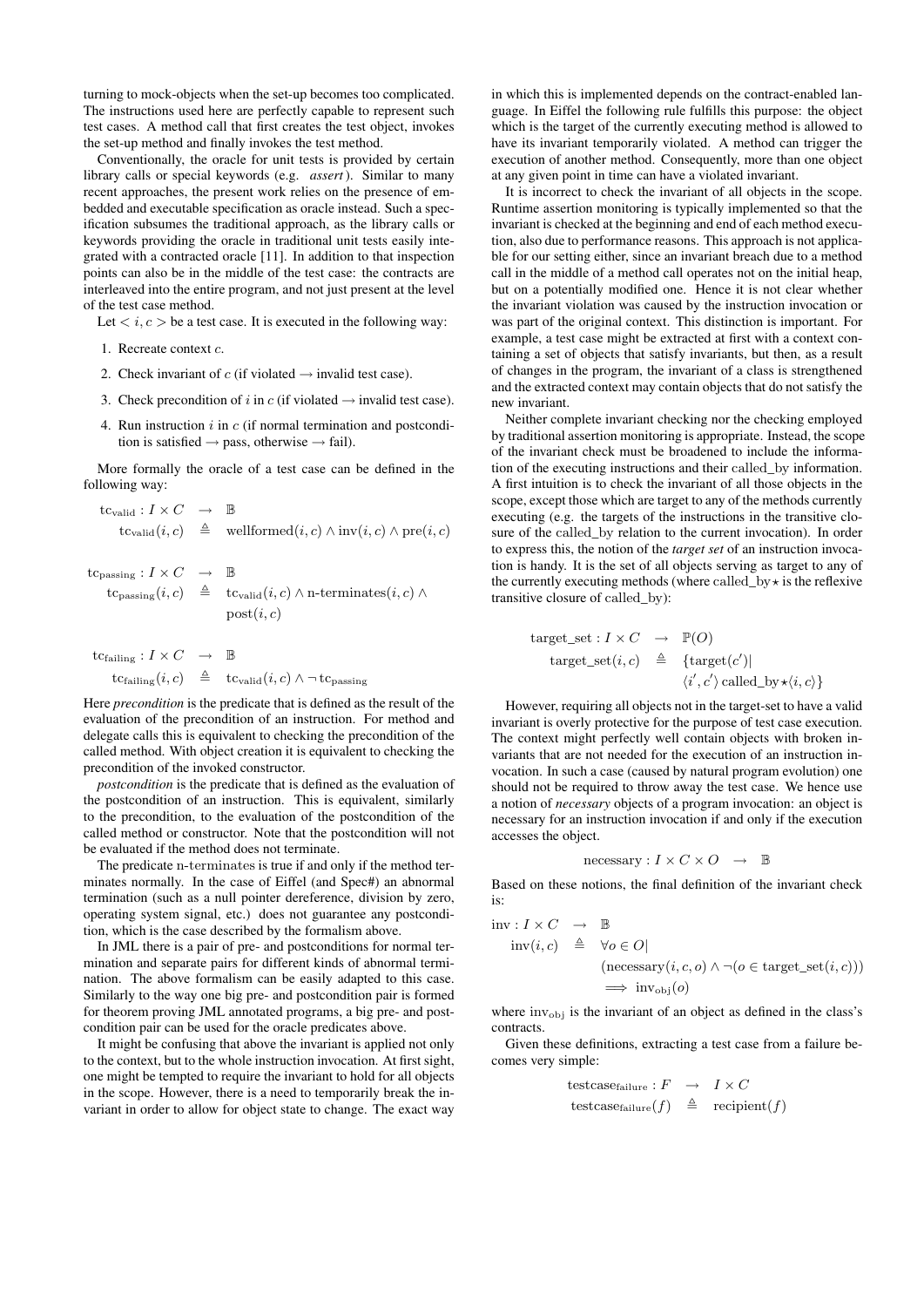# 4.3 From Test Cases to Debugging

*Failure test suites and the fault lifecycle.* One of the advantages of automatic test case extraction is that a developer observing a failure has the choice of fixing the fault either immediately or later, since the failure is automatically reproducible. Furthermore, Cdd can also provide a benefit that extends into the process of *fixing* the fault. Most non-trivial faults need to be fixed in several places, not just in one, and Cdd-style test case extraction can provide guidance for this process. For example, an observed failure stemming from a null pointer dereference in a method *m* can be fixed by either changing the implementation of *m* in a way so that the null case is treated via a special path, or by strengthening the precondition of *m* to exclude the case in which the reference is null to begin with. Note that, if the developer chooses this latter fix, now the calling site of *m* violates *m*'s precondition. The extracted test case does not prove this since it only starts with the execution of *m*. This is just one of several failure evolution scenarios, all of which can be coped with by extracting not just one test case per failure but a whole test suite, that is one test case per method on the call stack:

$$
\begin{array}{rcl}\n\text{testsuit}_{\text{failure}}: F & \rightarrow & \mathbb{P}(I \times C) \\
\text{testsuit}_{\text{failure}}(f) & \triangleq & \{tc(i', c') | \\
& \text{recipient}(f) \text{ called\_by} \star \langle i', c' \rangle\}\n\end{array}
$$

*Extracting unit test suites from system level tests.* So far test case extraction was always based on the presence of a failure. Via the recipient the failure determines the method for which to extract a unit test case. The approach works however equally well if the method for which to extract a test case is known through other means. This is achieved by generalizing the test suite notion from above from failures to instruction invocations:

$$
\begin{array}{rcl}\n\text{test suite}_{\text{invoc}}: I \times C & \rightarrow & \mathbb{P}(I \times C) \\
\text{test suite}_{\text{invoc}}(i, c) & \triangleq & \{tc(i', c') | \\
& \langle i, c \rangle \text{ called\_by} \star \langle i', c' \rangle\}\n\end{array}
$$

The method selection criteria can stem from a coverage criterion. It can also be used to extract unit tests from system level tests. Developers are often more inclined to write system level tests (i.e. black box tests that exercise the whole program) rather than unit level tests (i.e. tests that exercise one method at a time). The reason is that a few system level tests can achieve a reasonably high coverage and hence require less effort for creation and maintenance. However, modern development practices rely on instant feedback to the developer.

With the presented test case extraction mechanism it is possible to extract short running unit level tests automatically from existing system level tests in just one step. When the IDE signals that the developer is about to change a certain module (in the sense of class or package), relevant system level tests can be executed automatically and for each method invocation of the targeted module a test case is extracted.

While the developer changes the module, he gets instant feedback about whether he broke anything, without the added overhead of unit test suite maintenance.

#### *Deep invariant checks for traditional debugging.*

The traditional approach to runtime monitoring of invariants (checking the invariant at method entry and exit) is a compromise between performance and correctness. It captures many invariant violations, but methods accidentally violating the invariant of objects other than the target object can lead to an infected state that is not discovered at the time of the infection.



Figure 4: Screenshot of Cdd-integration in the EiffelStudio IDE

The deep invariant check proposed in Section 4.2 can be used in such cases, to selectively check the invariant in situations where one suspects an infected state.

## 5. IMPLEMENTATION

As described in Section 2, the main motivation of the model developed in Section 4 is to extract test cases in a completely automated way while developers program applications. The approach fundamentally relies on the presence of contracts. We targeted the Eiffel language with our implementation because contracts are first level citizens in this language and practitioners using the language are known to provide contracts in real world settings. This provides for a good setting in which the tool can be validated.

Our implementation is a modified version of EiffelStudio<sup>2</sup>, the predominant IDE for Eiffel development. The resulting tool, Cdd, supports Contract Driven Development as described in this paper. The prototype<sup>3</sup> is available for download in both binary and source form under an open source license. A screenshot of EiffelStudio integrating Cdd can be seen in Figure 4.

## 5.1 Using Cdd

*Test case extraction.* Cdd tightly integrates with the debugger of EiffelStudio in order to extract test cases during the regular development cycle of an application. When the developer runs an application and an exception is raised, the debugger stops the execution and shows the developer the source code line where the exception was raised, the current call stack, and the content of the variables in scope. In addition to that, the test case extractor of Cdd becomes active and tries to extract a test case that is able to reproduce the current failure. First the test case extractor determines which method to extract a test case for. This is often (but not always) the method that raised the exception. As described in Section 4, Cdd chooses the method receiving the failure as the method under test.

The extractor proceeds to extract a snapshot of the state that is required to invoke the method under test. The target object and all method arguments and their transitive reference closure are serialized. This is an efficient over-approximation of the set of neces-

<sup>2</sup> http://www.eiffel.com

<sup>3</sup> http://eiffelsoftware.origo.ethz.ch/index.php/CddBranch/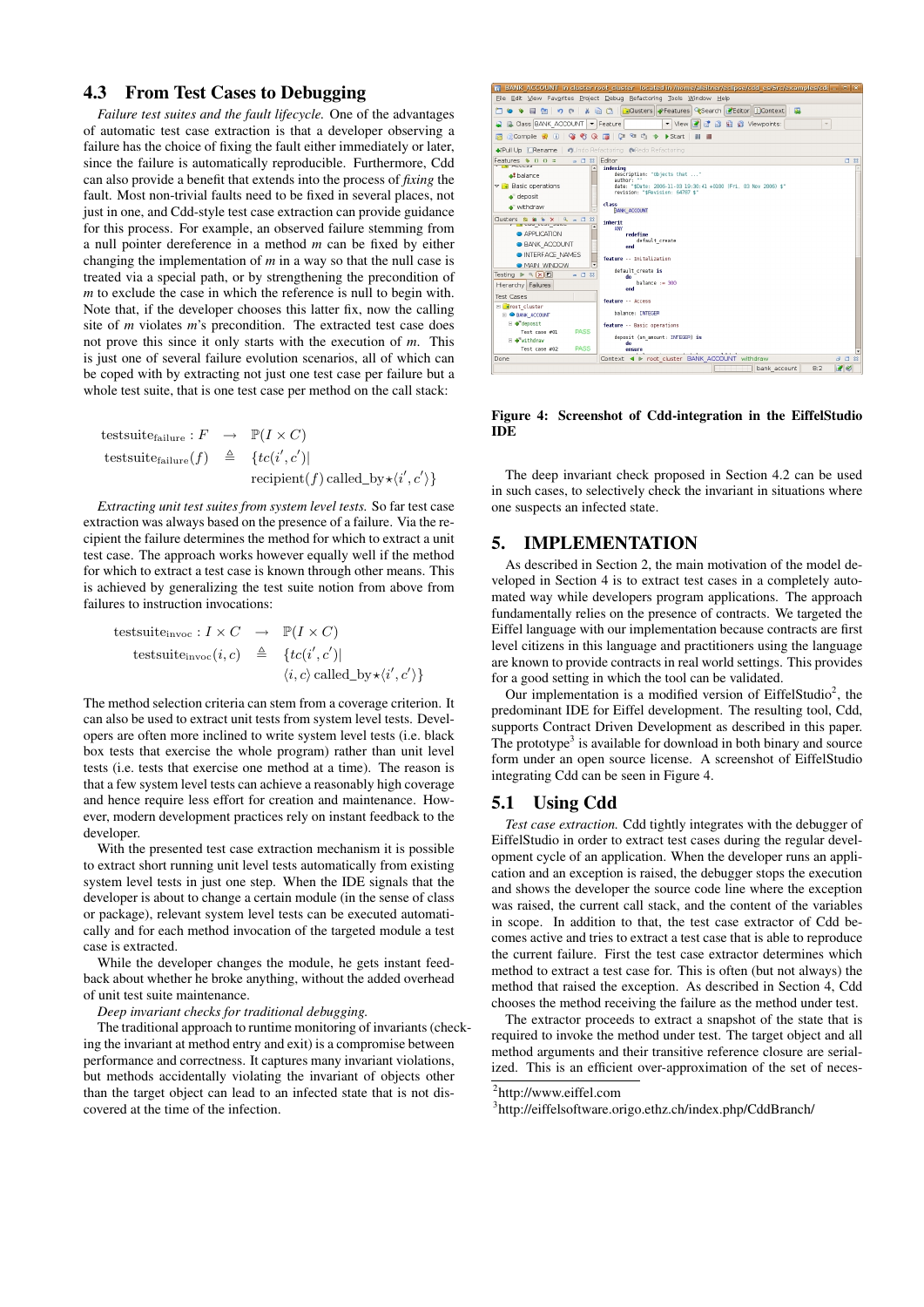sary objects. The result is a test case as can be seen in Listings 2 and 3. The current implementation of Cdd extracts a test case only for the failure-receiving method. To improve flexibility, future releases will extract one test case for each method of the current call stack as described in Section 4.3.

The Cdd implementation poses no runtime overhead during debugging, since the extractor becomes active only at the time of an observed failure. At this point the debugger stops the application anyway, so extraction takes place when the application is not running. The application under test is not instrumented or altered in any way. This has the clear advantage of interfering as little with the developer's working habits as possible.

It is not possible to know *a priori* that a given call will fail, so Cdd extracts the state after the failure. Instrumenting every method to capture its prestate has prohibitive performance overhead. In most cases, extracting the state after the failure is sufficient in order to obtain a test case that exhibits the same error. In some cases though, it is not sufficient and the only possibility is to replay the program with a pre-state capture. Recent advances in capture and replay [17, 16] promise finer grained control and much better performance. We are currently working on integrating such a selective capture replay mechanism into Cdd.

It should be noted that the extracted test cases are implicitly minimized. Instead of re-executing the whole trace that led to the failure, the resulting unit test executes only the method directly responsible for the observed failure. Such test cases are only feasible in the presence of contracts, which serve as oracle. They are only able to cover robustness related failures and functional failures, where the functional behavior has been expressed via contracts.

*Test case visualization.* The extracted test cases are displayed in a tree where they are grouped by the class and the method that they are testing (see Figures 2). The developer can choose to see all test cases or only failing ones. It is also possible to disable the background extraction and execution of test cases, as well as select an individual test case for debugging (the latter is described in more detail below). Each test case node displays the status of its last execution and the assertion violation raised, if any. The developer can use each test case node to navigate to the source code of the test case or to the receiving method.

*Test case execution.* Whenever the IDE finds a compilable system, all extracted test cases for that system get compiled and executed. For each test case, Cdd first recreates the context, then checks the invariant, and finally invokes the method under test with the created context. The current version of Cdd only checks the invariant of the object under test (the thorough invariant check described in Section 4.2 is work in progress). If the invariant was found to be violated the test case is flagged as invalid and this test case is not executed. Otherwise the method under test is executed with the recreated target object and arguments.

During execution, assertion monitoring is enabled and violated assertions are reported in the form of exceptions back to the test case executor. If the precondition of the method under test has been violated, Cdd flags the test case again as invalid and does not execute it further. There is an important point to note here: only the violation of the outermost precondition flags an invalid test case; a precondition evaluated as part of a method call triggered directly or indirectly from the method under test flags a failing test case instead. This is also true if the method under test is recursive. All exceptions (e.g. invariants, postconditions, preconditions, check instructions, segmentation faults, division by zero, etc.) other than the outermost precondition and invariant check signal a failing test case.

Background execution of test cases allows the developer to al-



Figure 5: Architecture of Cdd implementation

ways see the latest state of the test cases. However, in addition to this, the developer may want to more clearly understand why a particular test case fails. For this case Cdd allows him to execute a test case in the regular debugger. When doing this on a failing test case, the debugger will automatically stop at the exception being raised and thus allow the developer to inspect the concrete values. Additionally the developer can set breakpoints and thus step through the test case (including the method under test) line by line and inspect the state at method entry point and how this state evolves.

#### 5.2 Architecture

Cdd is implemented as a modification to the EiffelStudio IDE. The implementation consists of approximately 50 new classes totaling to around 6000 lines of code. The addition is relatively small compared to EiffelStudio itself ( 1400 classes and 2 million lines of code) and, to keep maintenance efforts reasonable, we kept the number of existing classes that we modified to a minimum. The classes of the extension can be roughly divided into groups achieving the following:

- Model (internal representation of test cases)
- State and code extraction using the interface of the debugger
- Test case serialization
- Compilation and execution of the serialized test cases
- Test harness (simple unit testing framework)
- Visualization and user interface
- Example code

Figure 5 shows the basic control flow. The debugger is in control over the system under test (the application that the developer is working on). When a failure occurs, the state extractor retrieves information from the debugger about the current state of the application. The test case serializer saves this state into a compilable unit test case. The resulting test case is then compiled and executed and finally the results are displayed.

## 6. FUTURE WORK

Our current implementation does not cope with concurrent applications. The SCOOP [2] mechanism extends the semantics of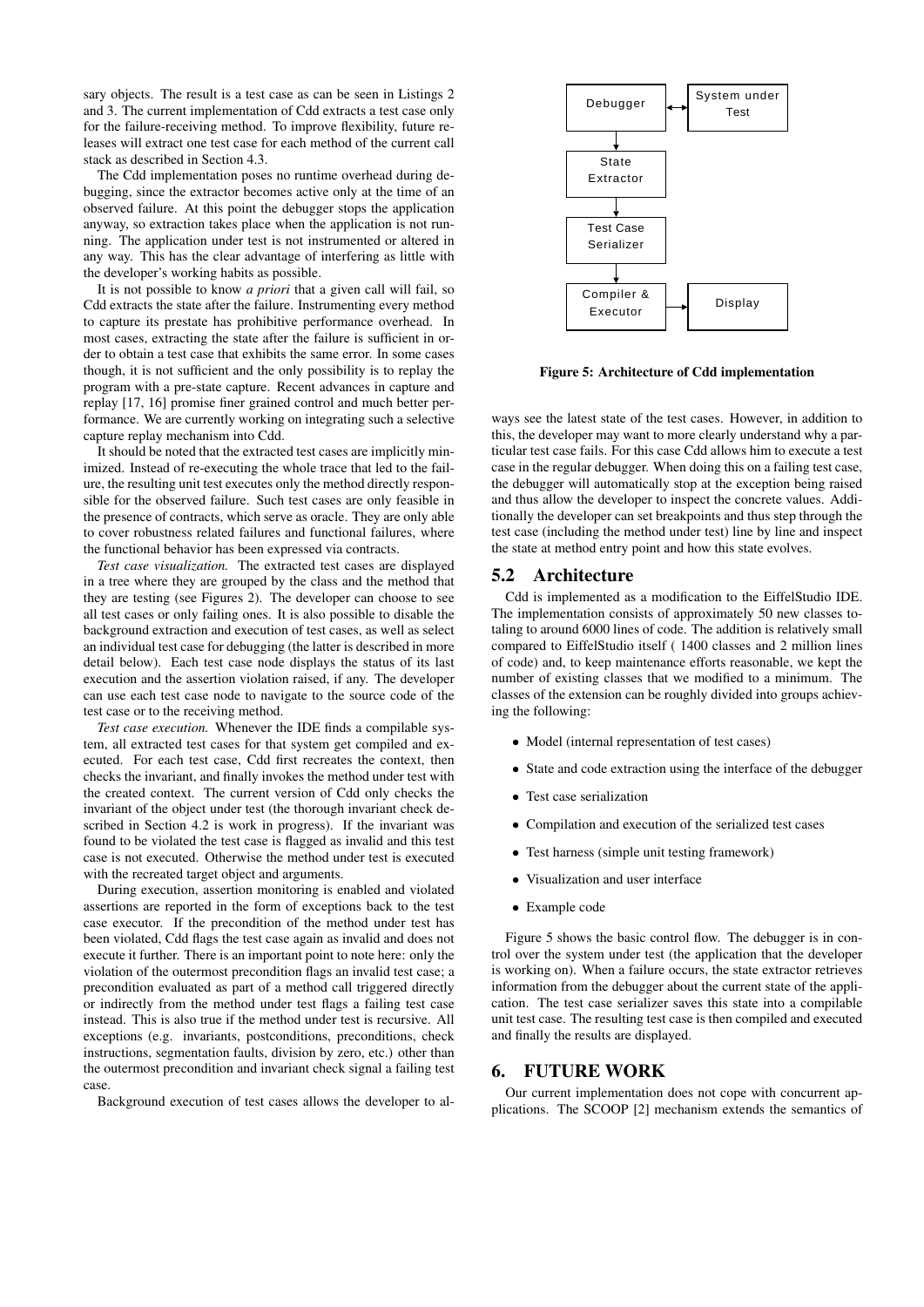contracts to the concurrent case. A contract equipped language supporting SCOOP will allow us to handle concurrent applications with minimal modifications on our implementation.

The recently introduced selective capture and replay [17, 16] mechanism, promises much increased performance of both the capture and replay phase. It is based on the idea that a program is divided into two parts, an observed part and an external part. Instead of capturing state or state changes, all in and outgoing events are recorded instead. In and outgoing data only needs to be recorded in a shallow fashion. For replaying a run, the replay-harness is able to replace the external part completely, freeing the application from all dependencies that this part introduces. We are currently working on a selective capture and replay implementation for Eiffel, which will provide significant benefits in the following areas:

*Prestate extraction.* To correctly extract a test case from a failure, the state (i.e the relevant objects on the heap) have to be captured at the right before the recipient of the failure is called. We currently capture the state at the time of the failure, which is too late. At the time right before the recipient is called it is not clear yet whether the call will result in a failure or not and once the failure has been detected the original pre-state might be already changed. Capturing the real pre-state for all method calls is prohibitive due to its performance and memory overhead. A solution would be a posteriori user-guided extraction, but this would require manual intervention. Given the right border, selective capture and replay makes it possible to capture all executions by default, while inflicting minimal performance and memory overhead. Replays can then be run completely automatically in the background, which would remove the need for the user's intervention, but still capture the correct prestate.

*Non-determinism.* While most programming languages do not provide a source for non-determinism directly, programmers can typically use the foreign function interface to acquire external inputs (user input, network, database, etc.), and this can be considered a cause of non-determinism within the program. With selective capture and replay it is possible to put all sources of nondeterminism into the external part, which makes replays completely deterministic. Even if a failure-producing trace was dependent on certain GUI inputs, network connections, or data base state, the replay is completely freed from these dependencies.

*External state.* The foreign function interface also introduces references to outside data (e.g. window handles, file handles, pointer to partially untyped C values) and this data that cannot be reflected. Such state is never directly manipulated within the program; external code is invoked instead. The implicit state minimization of selective capture and replay removes this dependency on the external state (again given that all external code is part of the unobserved code).

# 7. CONCLUSIONS

This article explains the fundamentals of the Contract Driven Development approach. A tool autonomously observes the developer while he is working on a program and extracts test cases from failures either provoked by the developer (in the spirit of test driven development) or by mistake (leading to a regression test). The approach is novel in that complete test cases are extracted not only from the information provided by the system under test, but also from non-permanent clues given by the programmer during development.

The approach is introduced by a case study and explained via a language agnostic model, applicable to arbitrary contracted code. The extracted test cases are both fast executing, small, and stripped of many dependencies. To aid the debugging process, failure test suites can be extracted and give the developer guidance during

multi-step correction cycles. As a corollary to test case extraction based on failures, we show how the approach can be used to automatically extract fast executing unit test from slow executing system level tests.

The Cdd tool implements the idea of contract driven development. Cdd is integrated into EiffelStudio, a major Eiffel IDE. Developers can use the tool without changing their development process, since the approach is completely non-intrusive. Cdd offers the advantages of automatic test case extraction from actions that developers perform anyway while writing source code, and thus builds up a comprehensive unit test suite and offers support for functional testing, debugging, and regression testing.

## 7.1 Acknowledgements

We thank Jocelyn Fiat and Manu Stapf for their support and insights on the compiler and IDE. We are especially grateful to Andreas Zeller and Martin Burger with whom we had many discussions that helped shape this work. We thank Bernd Schoeller for many fruitful discussions.

# 8. REFERENCES

- [1] Jtest. Parasoft Corporation. http://www.parasoft.com/.
- [2] ARSLAN, V., EUGSTER, P., NIENALTOWSKI, P., AND VAUCOULEUR, S. SCOOP - concurrency made easy. *Dependable Systems: Software, Computing, Networks* (2006).
- [3] BALCER, M., HASLING, W., AND OSTRAND, T. Automatic generation of test scripts from formal test specifications. In *TAV3: Proceedings of the ACM SIGSOFT '89 third symposium on Software testing, analysis, and verification* (New York, NY, USA, 1989), ACM Press, pp. 210–218.
- [4] BOSHERNITSAN, M., DOONG, R., AND SAVOIA, A. From Daikon to Agitator: lessons and challenges in building a commercial tool for developer testing. In *ISSTA '06: Proceedings of the 2006 international symposium on Software testing and analysis* (New York, NY, USA, 2006), ACM Press, pp. 169–180.
- [5] BOYAPATI, C., KHURSHID, S., AND MARINOV, D. Korat: automated testing based on java predicates. In *Proceedings of the 2002 ACM SIGSOFT International Symposium on Software Testing and Analysis (ISSTA 2002), Rome, Italy* (2002).
- [6] CSALLNER, C., AND SMARAGDAKIS, Y. Dsd-crasher: A hybrid analysis tool for bug finding. In *International Symposium on Software Testing and Analysis (ISSTA)* (July 2006), pp. 245–254.
- [7] FELDMAN, Y. A. Extreme design by contract. In *Fourth Int'l Conf. Extreme Programming and Agile Processes in Software Engineering (XP 2003)* (2003), Springer Verlag, pp. 261–270.
- [8] GARGANTINI, A. Using model checking to generate fault detecting tests. In *Tests and Proofs (TAP 2007). Proceedings* (2007), Y. Gurevich and B. Meyer, Eds., Lecture Notes in Computer Science, Springer.
- [9] GODEFROID, P., KLARLUND, N., AND SEN, K. Dart: directed automated random testing. In *PLDI '05: Proceedings of the 2005 ACM SIGPLAN conference on Programming language design and implementation* (New York, NY, USA, 2005), ACM Press, pp. 213–223.
- [10] HOVEMEYER, D., AND PUGH, W. Finding bugs is easy. *SIGPLAN Not. 39*, 12 (2004), 92–106.